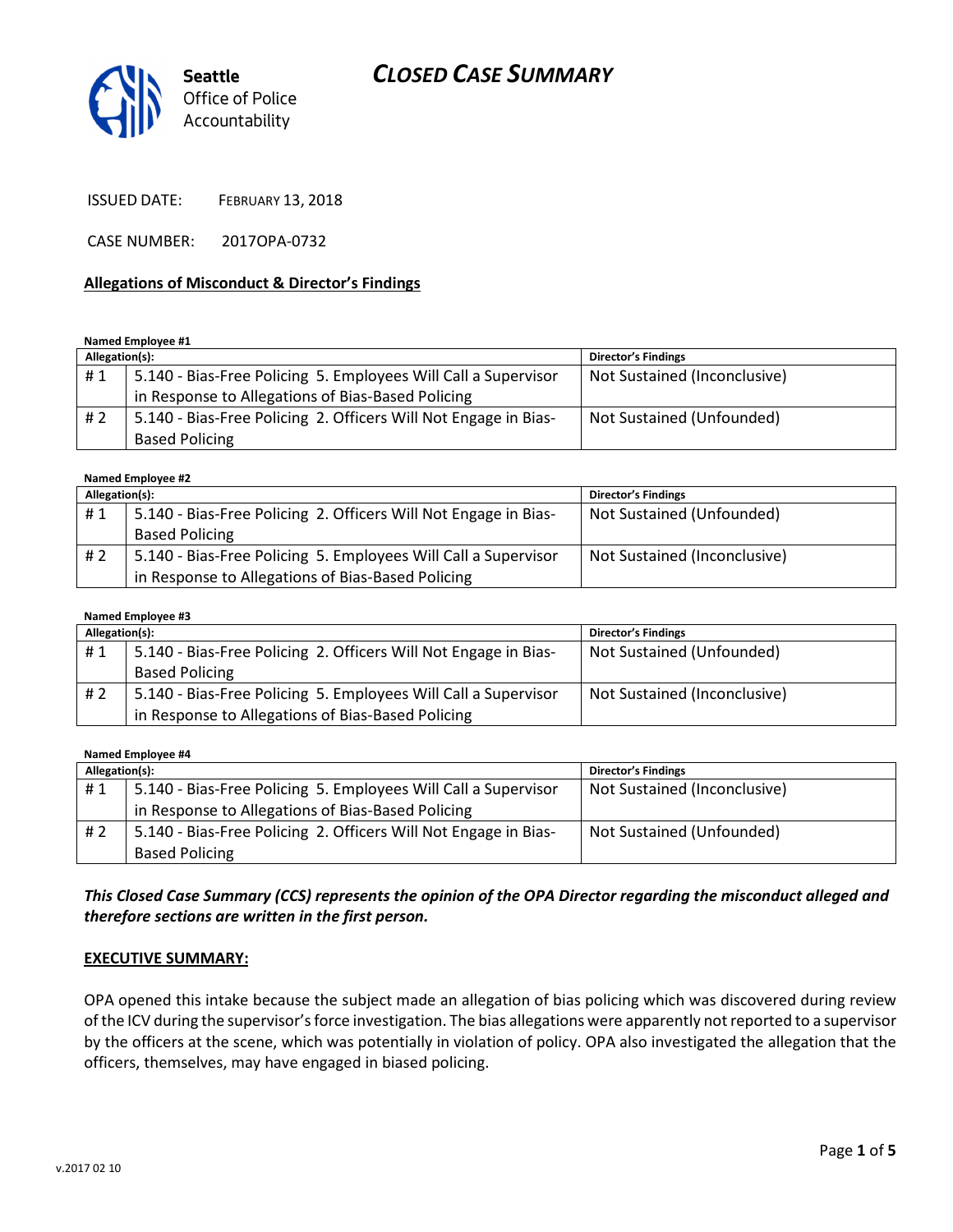

## CLOSE CASE SUMMARY

OPA CASE NUMBER: 2017OPA-0732

#### ADMINISTRATIVE NOTE:

This case was submitted by the OPA investigator for review after the expiration of the 180-day deadline.

In addition, it is unclear why two other officers who were both interviewed by OPA were not identified as Named Employees in this matter given that both were in the vicinity of the subject and the subject's girlfriend when the allegations of bias were made. Notably, one of the officers stated that he heard the allegations of bias and admitted that he did not report them because he thought one of the other officers present would do so.

#### STATEMENT OF FACTS:

On the date in question, officers observed the subject urinating on a building. They attempted to stop him and obtain his identification in order to issue him a citation. The subject refused to give his name or identification due to the fact that there was no warrant for his arrest and no video of him urinating. The subject's girlfriend, who is the Complainant in this case, also stated that the subject did not have to provide his name and stood between the officers and pushed an officer with her open hand. The subject then walked away. More officers arrived on the scene and attempted to place the subject under arrest. The subject resisted their attempts to do so and struggled with officers, but they were ultimately able to place him under arrest. The officers were required to use force to do so. The girlfriend was also arrested. During the incident, and based on a review of the In-Car Video (ICV), it is clear that the subject's girlfriend made multiple comments that law enforcement action was being taken against the subject based on the fact that he was "Black." She also made pejorative racial comments towards one of the officers.

#### ANALYSIS AND CONCLUSIONS:

#### Named Employee #1 - Allegation #1 5.140 - Bias-Free Policing 5. Employees Will Call a Supervisor in Response to Allegations of Bias-Based Policing

SPD Policy 5.140-POL-5 requires that "[i]f a person alleges bias-based policing, the employee shall call a supervisor to the scene to review the circumstances and determine an appropriate course of action. The policy further states that: "For the purposes of this policy, an allegation of bias-based policing occurs whenever, from the perspective of a reasonable officer, a subject complains that he or she has received different treatment from an officer because of any discernable personal characteristics…" (SPD Policy 5.140-POL-5.)

None of the officers who responded to this incident, including Named Employee #1 (NE#1), reported these complaints of bias to a supervisor. A supervisor identified the bias allegations when reviewing ICV during his review of the force used on the subject. That supervisor then completed a bias review template and, in doing so, interviewed NE#1 and Named Employee #4 (NE#4).

NE#1 denied hearing the bias allegations. He stated that "he was watching the backs of the officers affecting the arrest and dealing with other people in the crowd." NE#1 reiterated that he did not hear the bias allegations to OPA during his interview even though it is clear that they occurred in his general vicinity.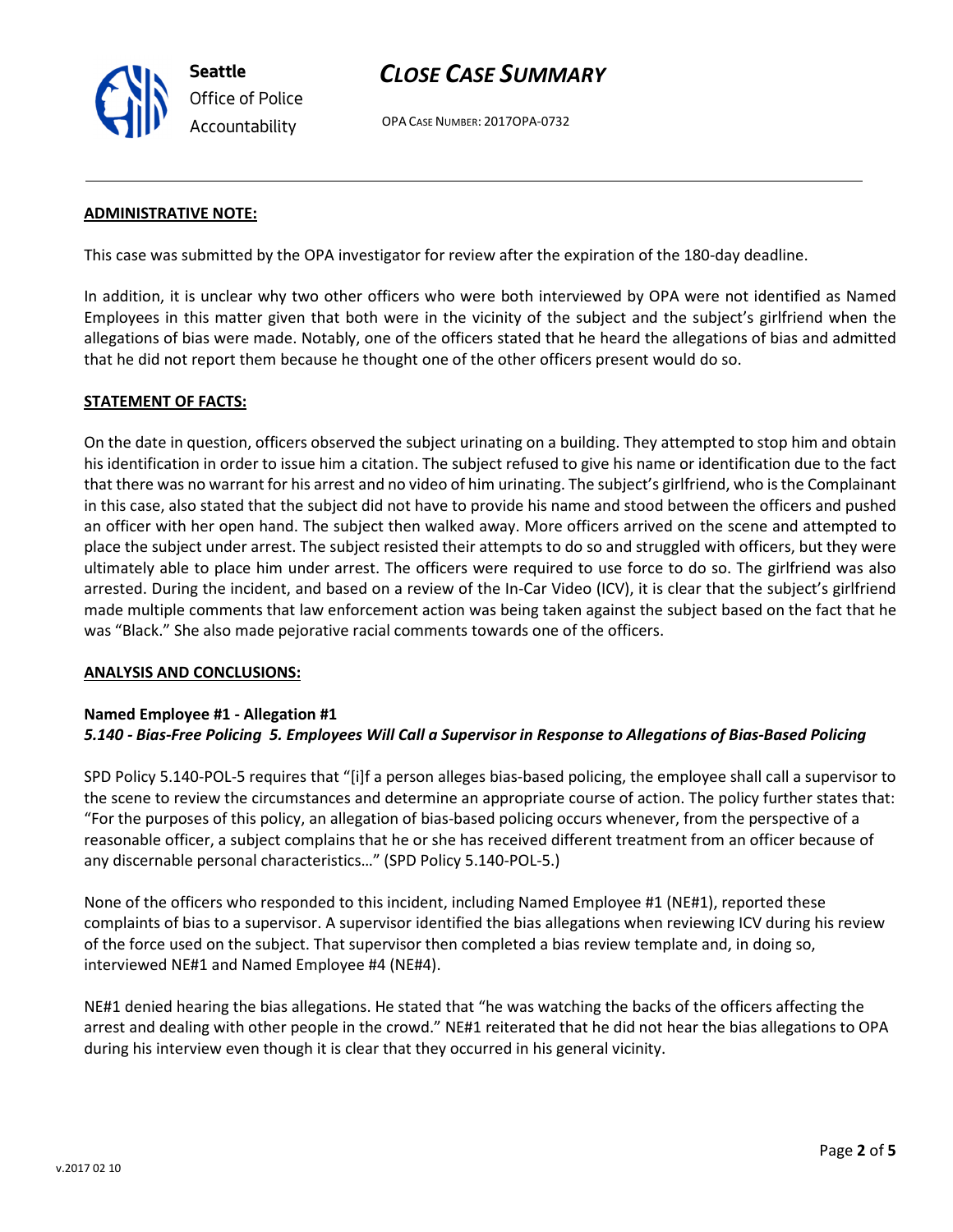

Seattle Office of Police Accountability

# CLOSE CASE SUMMARY

OPA CASE NUMBER: 2017OPA-0732

However, given the amount of commotion and yelling by both the subject and the subject's girlfriend and the overall chaotic nature of this incident, I cannot conclusively say that NE#1's purported failure to hear these statements was unreasonable and, thus, that he violated policy by failing to notify a supervisor.

As such, I recommend that this allegation be Not Sustained – Inconclusive.

Recommended Finding: Not Sustained (Inconclusive)

## Named Employee #1 - Allegation #2 5.140 - Bias-Free Policing 2. Officers Will Not Engage in Bias-Based Policing

SPD policy prohibits biased policing, which it defines as "the different treatment of any person by officers motivated by any characteristic of protected classes under state, federal, and local laws as well other discernible personal characteristics of an individual." (SPD Policy 5.140.) This includes different treatment based on the race of the subject. (See id.) The policy provides guidance as to when an allegation of biased policing occurs, explaining that: "an allegation of bias-based policing occurs whenever, from the perspective of a reasonable officer, a subject complains that he or she has received different treatment from an officer because of any discernable personal characteristic…"  $(Id.)$ 

Based on my review of the documentation generated by the involved officers, the ICV, and the interviews with all of the involved parties, I see no evidence indicating that the Named Employees' actions were based on bias. Instead, I find that there was sufficient probable cause to place both the subject and, later, his girlfriend under arrest, as well as to use reasonable, necessary and proportional force when he resisted the officers' lawful attempts to do so.

As such, I recommend that this allegation be Not Sustained – Unfounded.

## Recommended Finding: Not Sustained (Unfounded)

## Named Employee #2 - Allegation #1 5.140 - Bias-Free Policing 2. Officers Will Not Engage in Bias-Based Policing

For the same reasons as stated above (see Named Employee #1, Allegation #2), I recommend that this allegation be Not Sustained – Unfounded.

Recommended Finding: Not Sustained (Unfounded)

## Named Employee #2 - Allegation #2 5.140 - Bias-Free Policing 5. Employees Will Call a Supervisor in Response to Allegations of Bias-Based Policing

During his OPA interview, Named Employee #2 (NE#2) stated that he did not recall hearing either the subject or the subject's girlfriend make a complaint of bias. NE#2 stated that had he heard such allegations, he would have reported them to a supervisor immediately.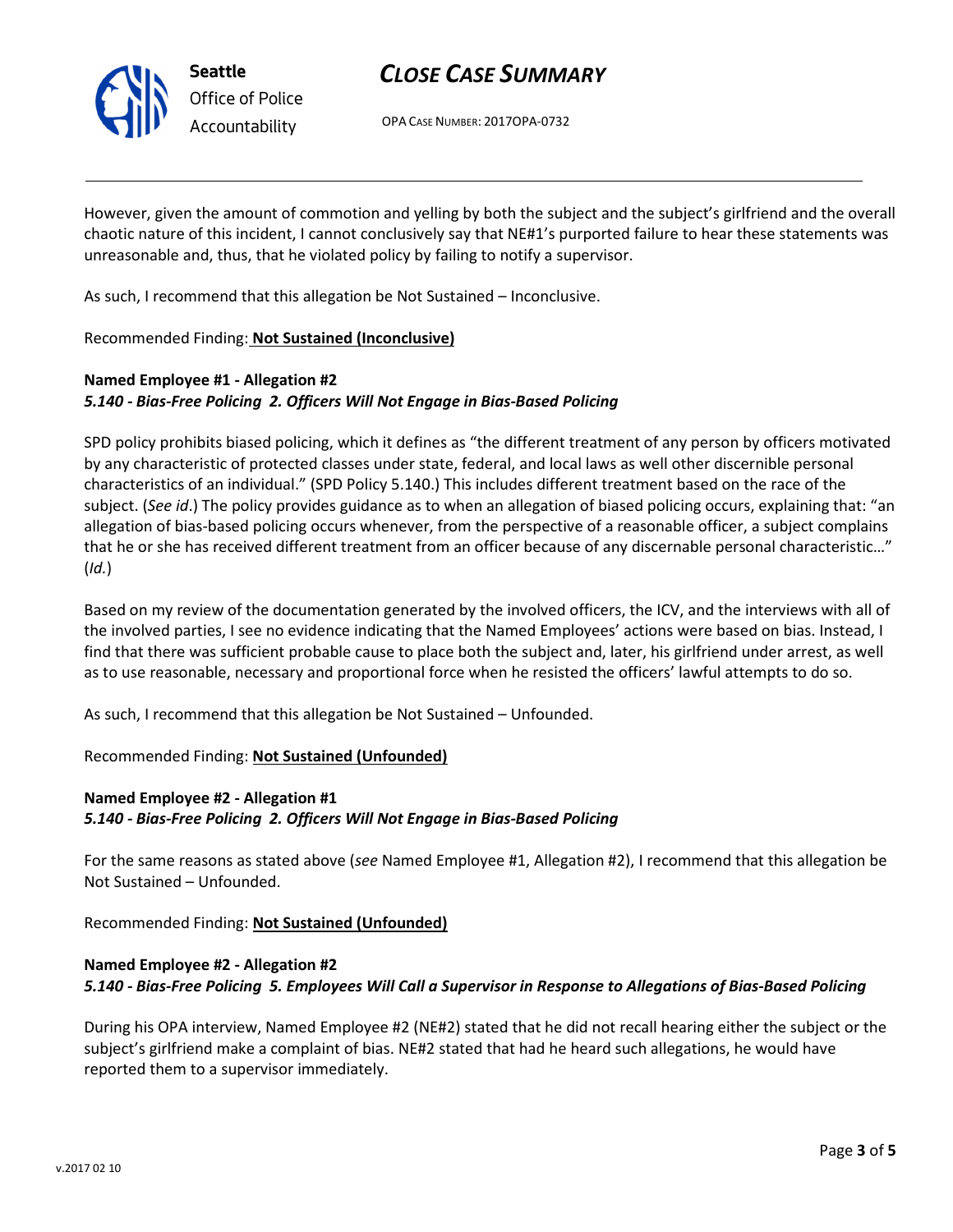

# CLOSE CASE SUMMARY

OPA CASE NUMBER: 2017OPA-0732

While, as indicated above, it appeared that complaints of bias were made by the subject's girlfriend in NE#2's general vicinity, he denied hearing them. Given the amount of commotion and yelling by both the subject and the girlfriend and the overall chaotic nature of this incident, I cannot conclusively say that NE#2's purported failure to hear these statements was unreasonable and, thus, that he violated policy by failing to notify a supervisor.

As such, I recommend that this allegation be Not Sustained – Inconclusive.

### Recommended Finding: Not Sustained (Inconclusive)

### Named Employee #3 - Allegation #1 5.140 - Bias-Free Policing 2. Officers Will Not Engage in Bias-Based Policing

For the same reasons as stated above (see Named Employee #1, Allegation #2), I recommend that this allegation be Not Sustained – Unfounded.

Recommended Finding: Not Sustained (Unfounded)

## Named Employee #3 - Allegation #2

### 5.140 - Bias-Free Policing 5. Employees Will Call a Supervisor in Response to Allegations of Bias-Based Policing

During his OPA interview, Named Employee #3 (NE#3) indicated that he did not recall hearing either the subject or the subject's girlfriend make a complaint of bias. However, he further stated that he believed that he fully screened this incident with his supervisor. There is no evidence, however, either on ICV or in the bias review template completed by the supervisor that he did so.

While, as indicated above, it appeared that complaints of bias were made by the subject's girlfriend in NE#3's general vicinity, he denied hearing them. Given the amount of commotion and yelling by both the subject and the girlfriend and the overall chaotic nature of this incident, I cannot conclusively say that NE#3's purported failure to hear these statements was unreasonable and, thus, that he violated policy by failing to notify a supervisor.

As such, I recommend that this allegation be Not Sustained – Inconclusive.

## Recommended Finding: Not Sustained (Inconclusive)

#### Named Employee #4 - Allegation #1 5.140 - Bias-Free Policing 5. Employees Will Call a Supervisor in Response to Allegations of Bias-Based Policing

NE#4, like NE#1, was interviewed by the supervisor during the completion of the bias review template. NE#4, like NE#1, stated that she did not hear the allegations of bias made by the subject's girlfriend. NE#4 specifically told her supervisor "that with all the chaos and loud voices at the scene, she did not hear [the girlfriend] make the comment." NE#4 reiterated these statements at her OPA interview and relayed how chaotic and stressful the situation was.